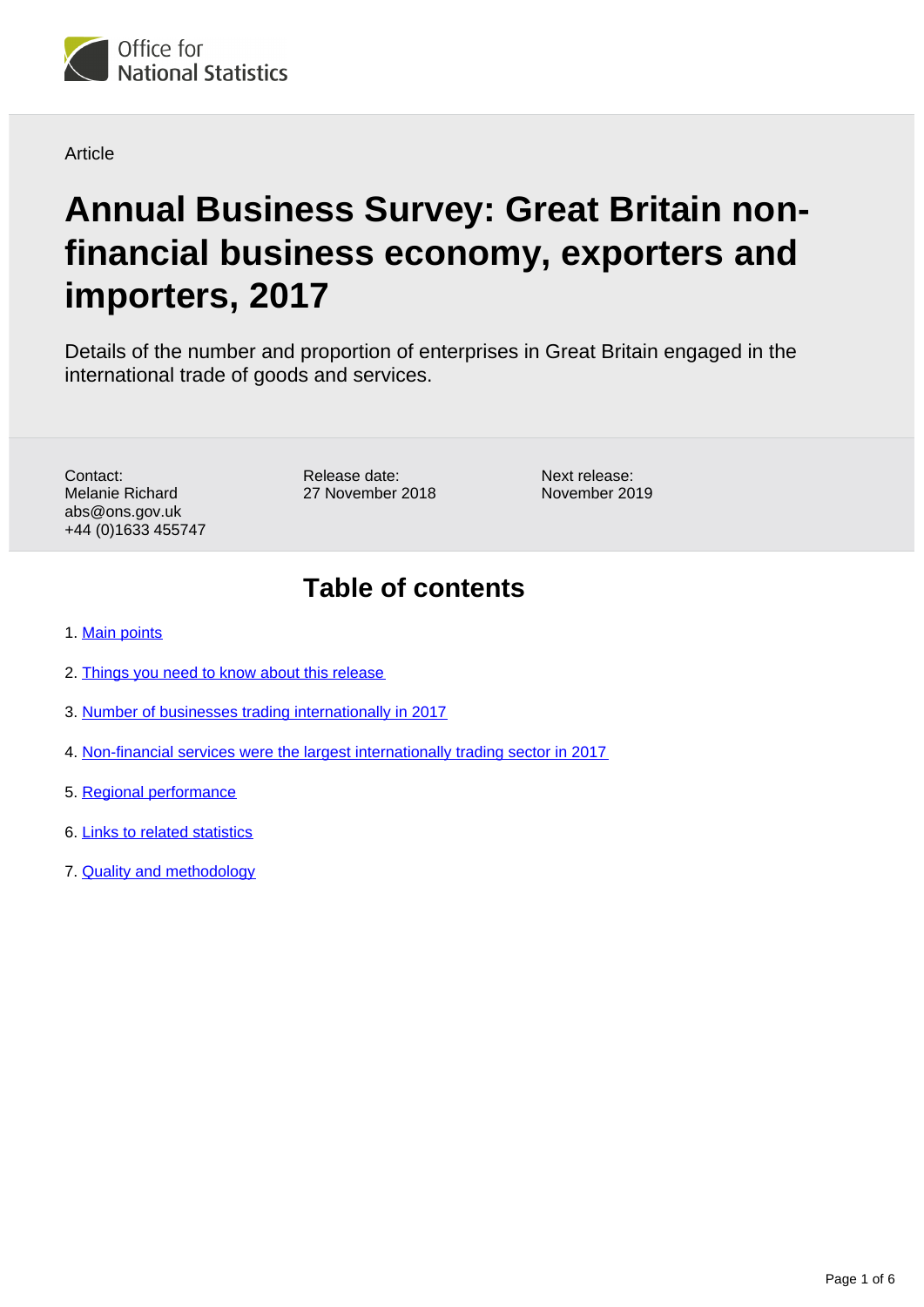# <span id="page-1-0"></span>**1 . Main points**

- In 2017, the number of registered businesses in Great Britain trading internationally was estimated at 340,500, which represented 14.3% of the total number of businesses in the Great Britain non-financial economy; an increase from 13.7% according to latest 2016 estimates.
- Of these 340,500 businesses, 98.7% were small- and medium-sized businesses (those businesses with less than 250 employees); however, this number only represented a small proportion (14.2%) of the total number of small- and medium-sized businesses in Great Britain, compared with 13.6% in 2016.
- In comparison, the proportion of large businesses (those with 250 or more employees) was 53.8% of the total number of large businesses registered in Great Britain; in total, 4,500 large businesses reported that they traded internationally in 2017.
- Non-financial services remained the largest sector trading internationally, accounting for 53.1% of the total international traders in Great Britain; this was followed by the distribution sector, with 31.2% of the number of businesses reporting international trade.
- London has continued to be the region with the largest number of businesses reporting international trade, with a contribution of 26.0% of the total in Great Britain; the South East contributed 18.5%, with all other regions each accounting for less than 10.0% of the total.

### <span id="page-1-1"></span>**2 . Things you need to know about this release**

Annual Business Survey (ABS) estimates of exporters and importers include details of the number and proportion of businesses in Great Britain (that is, the UK excluding Northern Ireland) engaged in the international trade of goods and services. These estimates are experimental official statistics and are taken from the [Annual Business](https://www.ons.gov.uk/businessindustryandtrade/business/businessservices/bulletins/uknonfinancialbusinesseconomy/2017provisionalresults)  [Survey provisional 2017 release.](https://www.ons.gov.uk/businessindustryandtrade/business/businessservices/bulletins/uknonfinancialbusinesseconomy/2017provisionalresults) This ABS release covers the non-financial business economy, which accounts for just under two-thirds of the economy in terms of gross value added. Regional estimates are provided by apportioning out the trade status of a business to its local unit based on employment; our information paper (PDF, [522.8KB\)](http://webarchive.nationalarchives.gov.uk/20160105160709/http:/www.ons.gov.uk/ons/guide-method/method-quality/specific/business-and-energy/annual-business-survey/quality-and-methods/information-paper--annual-business-survey--abs---exporters-and-importers-in-great-britain--2014.pdf) contains further information on the method used.

International trade is defined as the import and/or export of goods and/or services. Total international trade is calculated as:

- the number of businesses exporting plus
- the number of businesses importing less
- the number of businesses that both export and import

The latter are included in both the exporter and importer counts so need to be subtracted to avoid double counting.

Due to methodological differences between the statistics from HM Revenue and Customs (HMRC) and the ABS statistics published in this release, the "trade in goods" figures within each dataset are not directly comparable and may differ. Methodological differences between the two releases include differences in data sources and coverage, measurement of employee count, disclosure control procedures and the handling of revisions.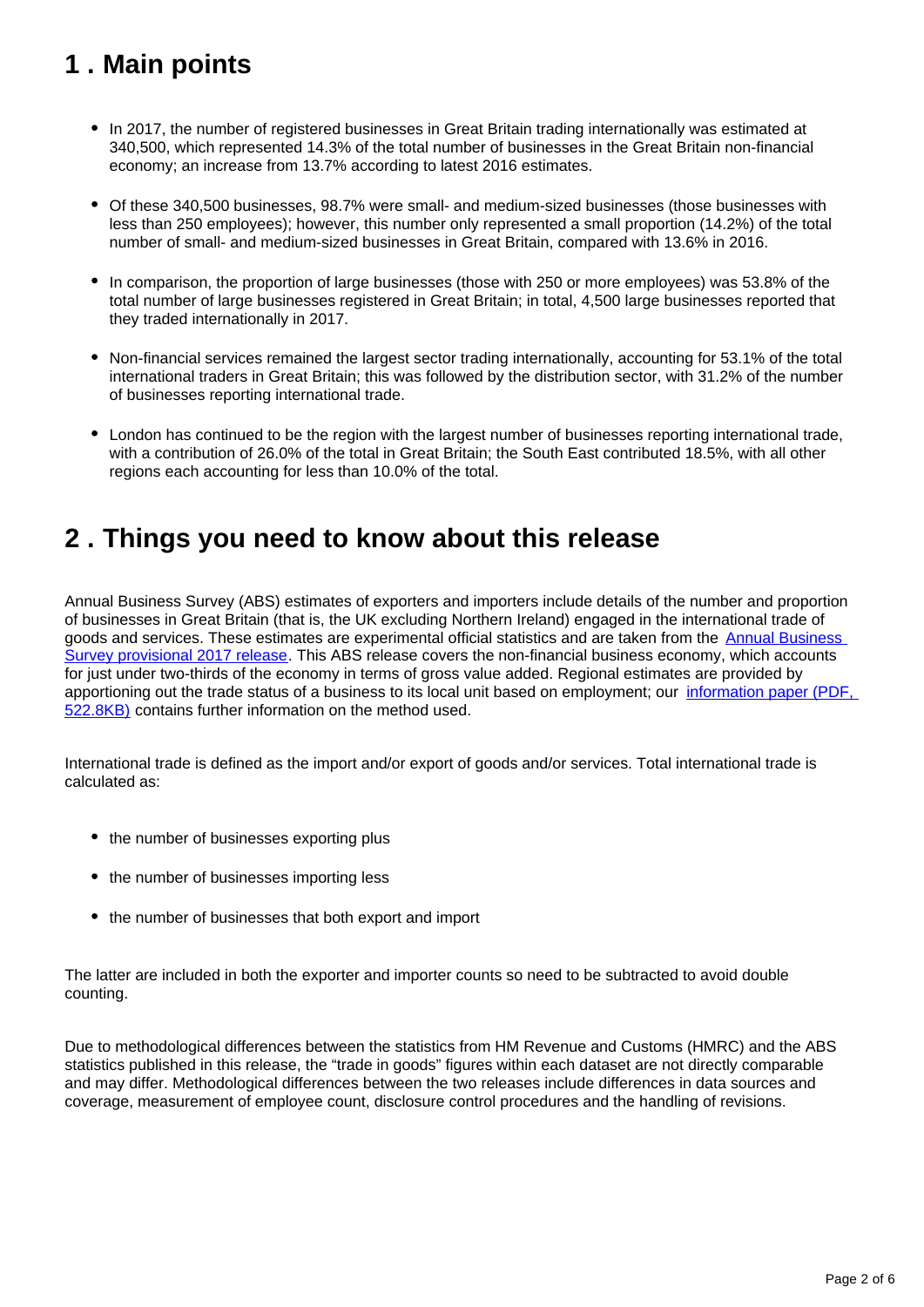### **Inclusion of solely Pay As You Earn (PAYE)-based businesses**

In 2015, the Office for National Statistics (ONS) businesses population was expanded to include approximately 92,000 solely Pay As You Earn (PAYE)-based businesses. This led to an increase in the number of businesses in the overall population of approximately 4%. Nearly all of these businesses (99.3%) were in employment sizeband 1 (0 to 9 employees), with nearly half of them in the non-financial services sector. Within the ABS, the new population was used for the first time in 2016. New estimates for 2015 were previously calculated to assess the impact of the inclusion of these additional businesses. An [impact article](https://www.ons.gov.uk/businessindustryandtrade/business/businessservices/articles/impactonthe2015annualbusinesssurveyresultsresultingfromchangestoimprovecoverageofthestandardbusinesspopulation/2017-10-20) and corresponding datasets showing the new 2015 estimates were published for the [2016 ABS national release.](https://www.ons.gov.uk/businessindustryandtrade/business/businessservices/bulletins/uknonfinancialbusinesseconomy/2016revisedresults)

All commentary on estimates of exporters and importers within this release are based on comparisons with the latest available estimates. This release provides provisional 2017 estimates, as well as revised estimates for 2016 and 2015. Corresponding data tables are provided for 2015 on both bases (including and excluding solely PAYE businesses), however, special analyses cannot be provided for the new 2015 estimates due to the process used in calculating the data. This is because the methodology underpinning these estimates relies upon adjusting published estimates to account for the additional PAYE businesses, as opposed to collecting respondent data from these businesses.

### **Sample re-optimisation**

Users should note that a sample re-optimisation exercise was undertaken within the ABS in 2015 and has been included in the estimates since 2016. This is carried out every five years to improve the efficiency of the ABS sample and reduce sample variability as part of the regular process to improve estimates. Users should be aware of this process when making year-on-year comparisons.

This was the first time this process had occurred since the production of experimental exporter and importer estimates. The re-optimisation improved the coverage of ABS turnover without increasing the overall sample size, but led to a reduction in the number of small businesses sampled. This has improved both the quality measures for the ABS official statistical release and minimised respondent burden on small businesses.

However, as the exporters and importers release is concerned with nominal data rather than value (or turnover) estimates, the reduction in sample size for small-sized businesses has impacted on the stability of these experimental estimates. Both the inclusion of the 92,000 PAYE only businesses increasing the target population coupled with the reduced sample size of smaller businesses have collectively led to an increase in sampling weights for these smaller businesses.

Latest estimates for 2016 have seen a large upward revision compared with provisional 2016 estimates published in November 2017. This has resulted in the overall estimate of total businesses in Great Britain trading internationally for 2016 increasing from 305,200 to 324,600 (a proportion change of 12.9% to 13.7%). Caution should be taken with regards to the provisional 2017 estimates, whilst further investigation is undertaken and further response received, with the magnitude of future revisions unclear at this stage.

### <span id="page-2-0"></span>**3 . Number of businesses trading internationally in 2017**

In 2017, the number of registered businesses in Great Britain trading internationally was estimated at 340,500. This number represents 14.3% of the total businesses in the Great Britain non-financial economy, as can be seen in Figure 1. This is an increase from the estimated number of 324,600 (13.7%) in 2016, according to latest published estimates.

As in 2016, there were more importers than exporters, with estimated numbers of 247,500 and 235,800 respectively. Of the 247,500 engaging in import activity, 170,400 businesses imported goods compared with 118,000 businesses that imported services. For exports, more businesses exported services than goods (146,600 and 115,200 respectively). As a result, more businesses traded internationally in goods (203,900 businesses) than in services (194,600 businesses).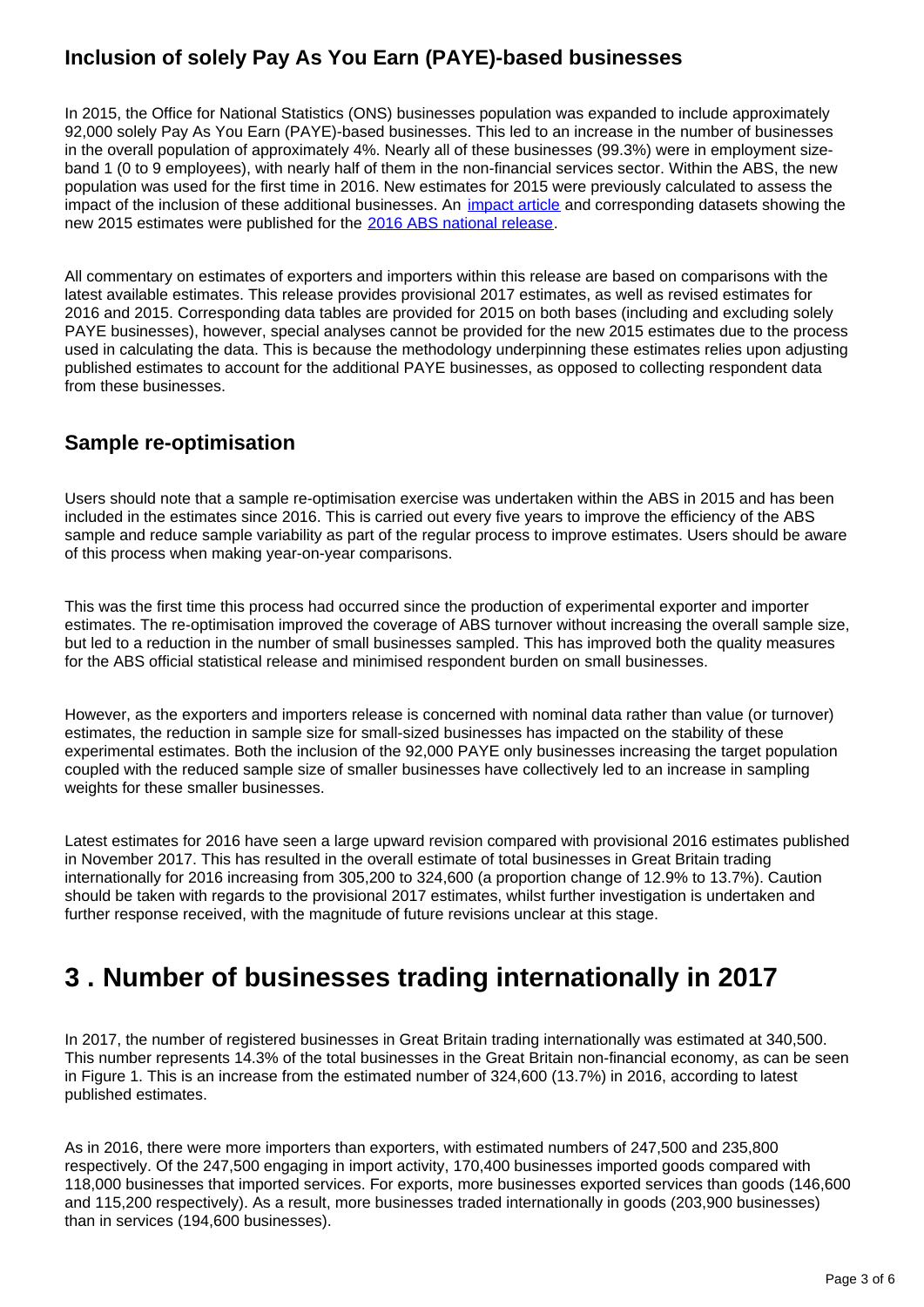#### **Figure 1: Great Britain non-financial business economy, proportions of businesses in Great Britain trading internationally by type of trade, 2017**

Figure 1: Great Britain non-financial business economy, proportions of businesses in Great Britain trading internationally by type of trade, 2017



#### **Source: Office for National Statistics**

Large businesses (250 or more employees) accounted for 4,500 of total businesses trading internationally in goods and/or services, which represented 53.8% of the total number of large businesses trading in Great Britain. Small businesses (fewer than 10 employees) accounted for 76.6% of the total number of internationally trading businesses, which remained unchanged from 2016. The total number of small businesses trading internationally (260,800) represented a proportion of 12.3% of the total number of small businesses trading in Great Britain.

Foreign-owned businesses represented 5.0% (16,900) of the total number of businesses trading internationally in 2017. The proportion of foreign-owned businesses trading internationally (55.7%) is broadly four times larger than their UK-owned business counterparts (13.8%).

### <span id="page-3-0"></span>**4 . Non-financial services were the largest internationally trading sector in 2017**

Non-financial services continued to be the largest internationally trading sector in 2017. Of the 340,500 estimated businesses trading internationally in Great Britain, businesses providing non-financial services accounted for 53.1%. The contributions from the four main sectors of the non-financial business economy are shown in Figure 2.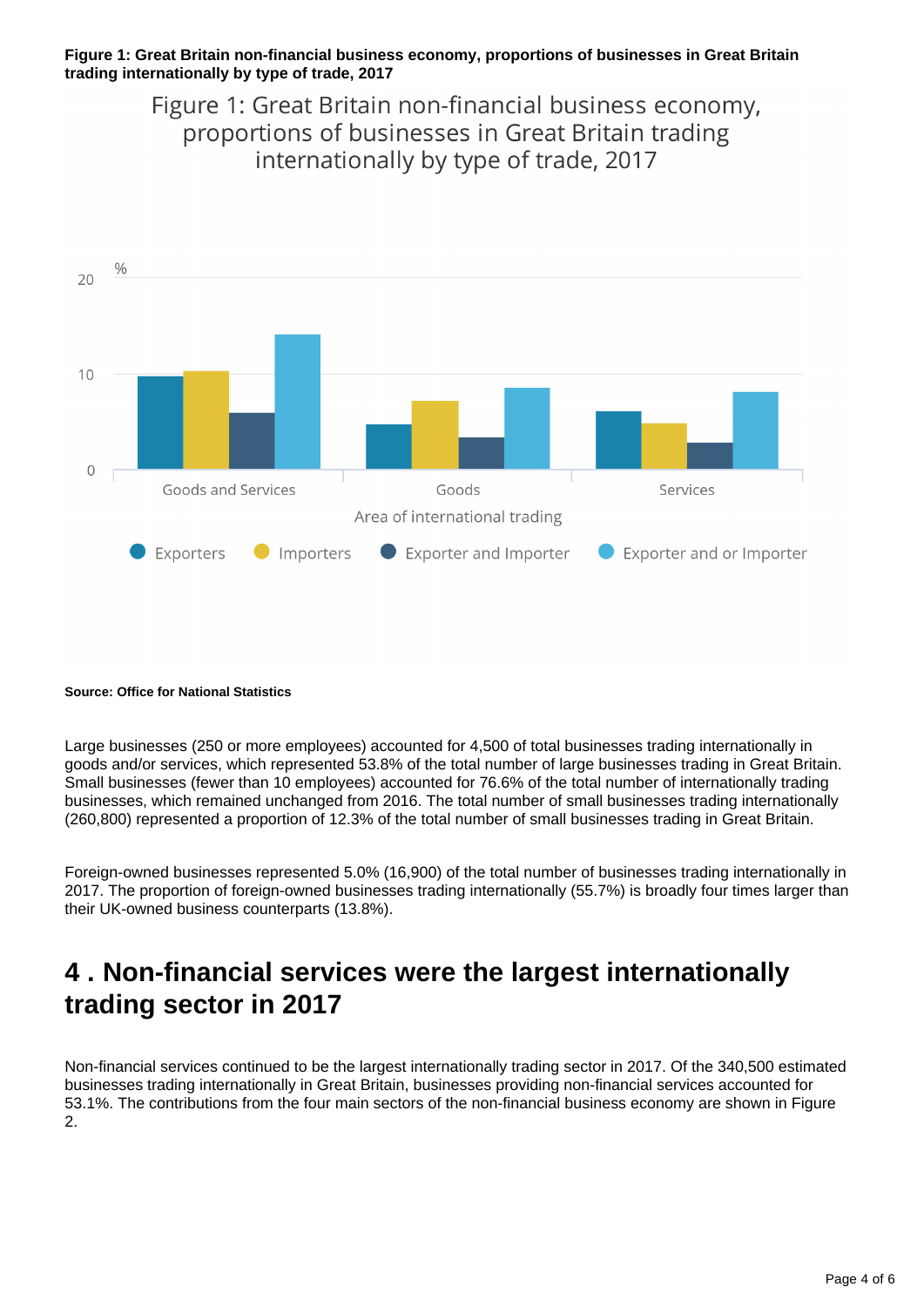#### **Figure 2: Great Britain non-financial business economy, total businesses in Great Britain trading internationally by sector, 2017**

Figure 2: Great Britain non-financial business economy, total businesses in Great Britain trading internationally by sector, 2017



#### **Source: Office for National Statistics**

Within non-financial services, the largest contribution to international trade was attributed to professional, scientific and technical services (section M) with 71,200 businesses. This number represented 39.4% of the total number of internationally trading businesses within non-financial services and 20.9% within the non-financial business economy.

The distribution sector contained 106,300 businesses trading internationally, representing 31.2% of the total businesses trading internationally. Distribution incorporates the two highest internationally trading divisions, with retail trade (division 47) and wholesale trade (division 46) contributing 14.9% (50,600) and 13.4% (45,600) respectively.

Construction continued to be the smallest internationally trading sector, with 3.0% of the total businesses trading in this sector trading internationally. In the production and agriculture sector, manufacturing represented the majority of the sector, with 94.7% of the total businesses conducting international trade. Manufacturing was also the third-highest contributing sector overall, behind professional, scientific and technical services and distribution.

### <span id="page-4-0"></span>**5 . Regional performance**

London was the largest internationally trading region in 2017, with 26.0% (88,500) of the total number of businesses trading internationally. This was followed by the South East with 18.5% (62,900). All other regions each made up less than 10.0% of the national total. The East and the West Midlands were the only two regions in England where the number of businesses trading internationally decreased compared with 2016.